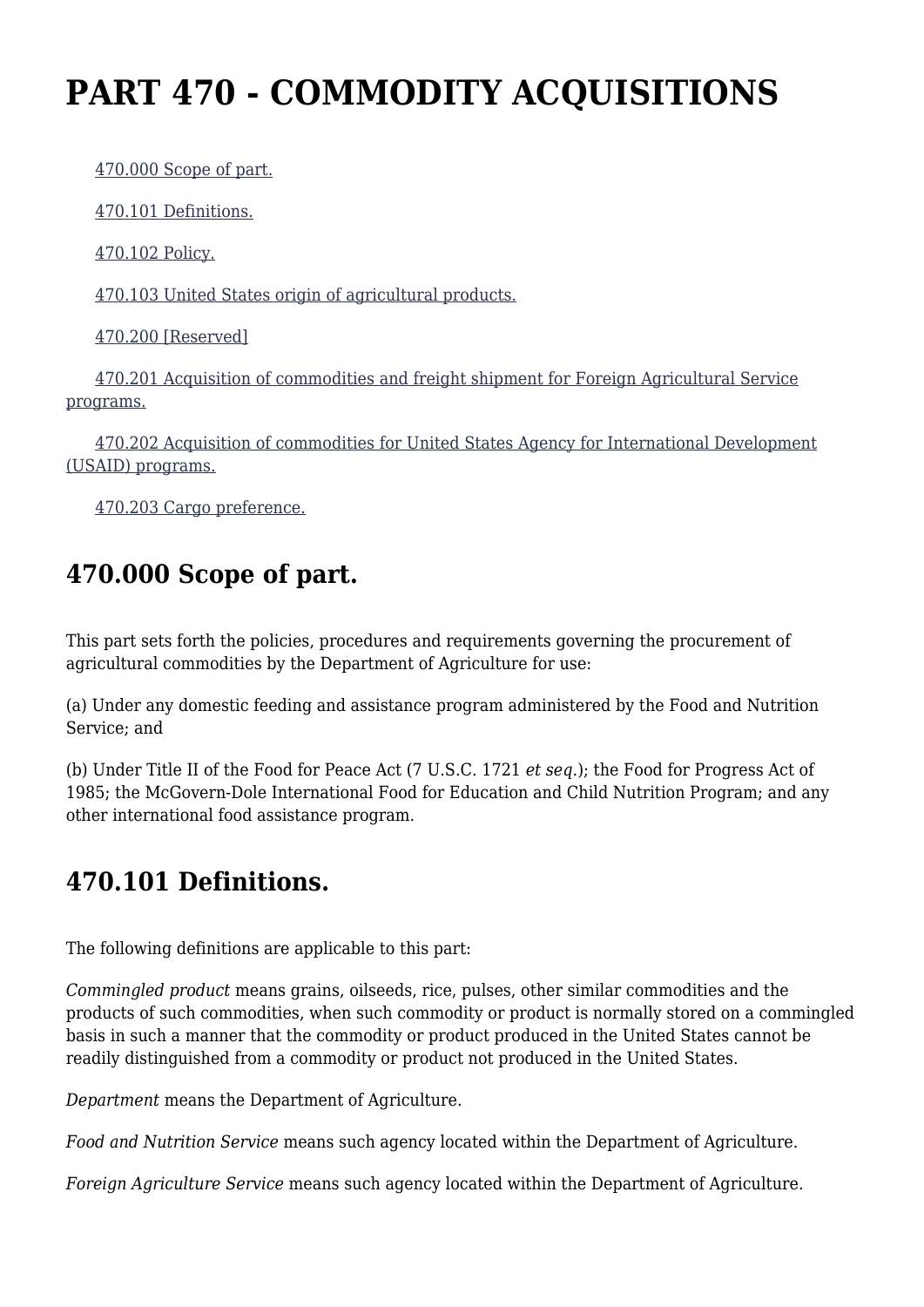*Free alongside ship (f.a.s.) ( \* \* named port of shipment)* means a term of sale which means the seller fulfills its obligation to deliver when the goods have been placed alongside the vessel on the quay or in lighters at the named port of shipment. The buyer bears all costs and risks of loss of or damage to the goods from that moment.

*Free carrier (FCA) ( \* \* named place)* means a term of sale which means the seller fulfills its obligation when the seller has handed over the goods, cleared for export, into the charge of the carrier named by the buyer at the named place or point. If no precise point is indicated by the buyer, the seller may choose, within the place or range stipulated, where the carrier should take the goods into their charge.

*Grantee organization* means an organization which will receive commodities from the United States Agency for International Development under Title II of the Food for Peace Act (7 U.S.C. 1721 *et seq.*) or from the Foreign Agricultural Service under the Food for Progress Act of 1985; the McGovern-Dole International Food for Education and Child Nutrition Program; and any other international food assistance program.

*Ingredient* means spices, vitamins, micronutrients, desiccants, and preservatives when added to an agricultural commodity product.

*Last contract lay day* means the last day specified in an ocean freight contract by which the carriage of goods must start for contract performance.

*Lowest landed cost* means, as authorized by 46 U.S.C. 55314(c), with respect to an agricultural product acquired under this part the lowest aggregate cost for the acquisition of such product and the shipment of such product to a foreign destination.

*Multi-port voyage charter* means the charter of an ocean carrier in which the carrier will stop at two or more ports to discharge cargo.

### **470.102 Policy.**

(a) *Policy.* It is the policy of the Department to follow the policies and procedures set forth in the Federal Acquisition Regulation (FAR) as supplemented by the Agriculture Acquisition Regulation, including this part, in the procurement of agricultural commodities and products of agricultural commodities that are used in domestic feeding and international feeding and development programs.

(b) *Electronic submission.* To the maximum extent possible, the use of electronic submission of solicitation-related documents shall be used with respect to the acquisition of agricultural commodities and related freight; however, to the extent that a solicitation allows for the submission of written information in addition to information in an electronic format and there is a discrepancy in such submissions, the information submitted in a written format shall prevail unless the electronic submission states that a specific existing written term is superseded by the electronic submission.

(c) *Freight.* With respect to the acquisition of freight for the shipment of agricultural commodities and products of agricultural commodities, the provisions of the FAR, including part 47, shall be utilized and various types of services to be obtained may include multi-trip voyage charters.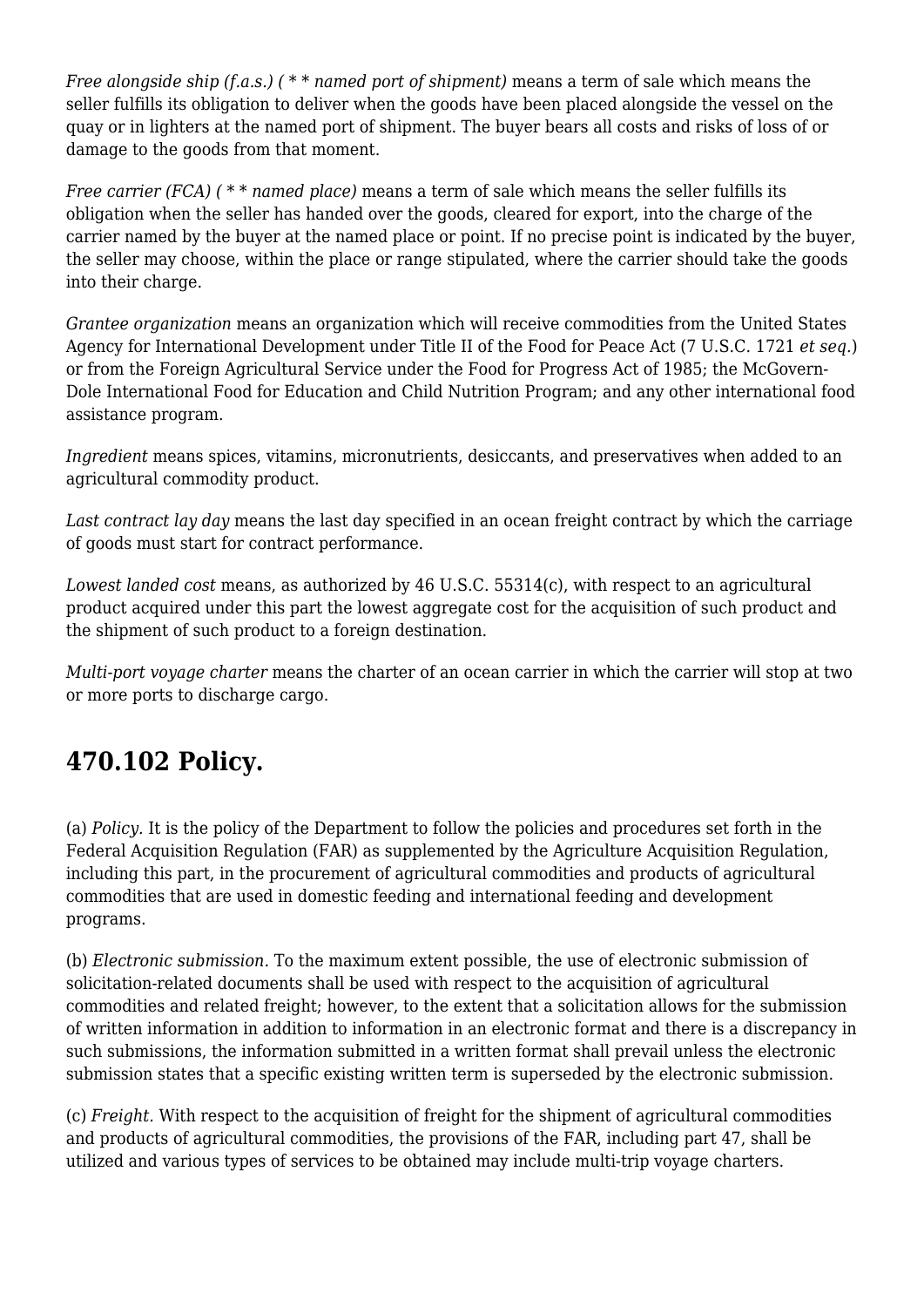# **470.103 United States origin of agricultural products.**

(a) *Products of United States origin.* As provided by 7 U.S.C. 1732(2) and 1736o-1(a) commodities and the products of agricultural commodities acquired for use in international feeding and development programs shall be products of United States origin. A product shall not be considered to be a product of the United States if it contains any ingredient that is not produced in the United States if that ingredient is:

(1) Produced in the United States; and

(2) Commercially available in the United States at fair and reasonable prices from domestic sources.

(b) *Use by the Food and Nutrition Service.* Commodities and the products of agricultural commodities acquired for use by the Food and Nutrition Service shall be a product of the United States, except as may otherwise be required by law, and shall be considered to be such a product if it is grown, processed, and otherwise prepared for sale or distribution exclusively in the United States except with respect to ingredients. Ingredients from non-domestic sources will be allowed to be utilized as a United States product if such ingredients are not otherwise:

(1) Produced in the United States; and

(2) Commercially available in the United States at fair and reasonable prices from domestic sources.

(c) *Commingled product.*

(1) Except as provided in paragraph (c)(2) of this section, a commingled product shall be considered to be a product of the United States if the offeror can establish that the offeror has in inventory at the time the contract for the commodity or product is awarded to the offeror, or obtains during the contract performance period specified in the solicitation, or a combination thereof, a sufficient quantity of the commodity or product that was produced in the United States to fulfill the contract being awarded, and all unfulfilled contracts that the offeror entered into to provide such commingled product to the United States.

(2) To the extent the Department has determined a commodity is one that is generally commingled, but is also one which can be readily stored on an identity preserved basis with respect to its country of origin, the Department may require that the commodity procured by the Department shall be of 100 percent United States origin.

(d) *Product derived from animals.* With respect to the procurement of products derived from animals, the solicitation will set forth any specific requirement that is applicable to the country in which the animal was bred, raised, slaughtered or further processed.

### **470.200 [Reserved]**

### **470.201 Acquisition of commodities and freight shipment for Foreign Agricultural Service programs.**

(a) *Lowest landed cost and delivery considerations.*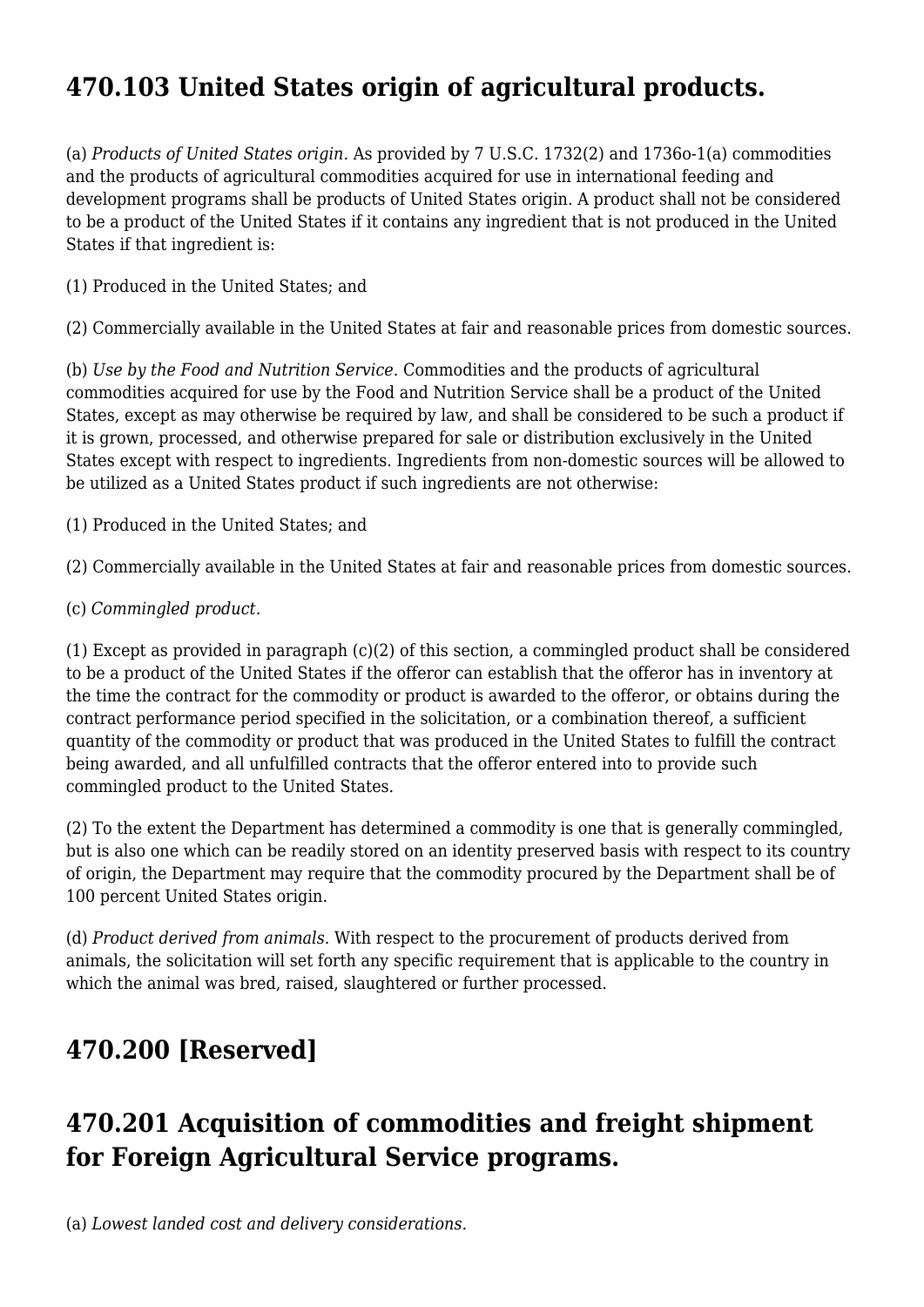(1) Except as provided in paragraphs (a)(3) and (4) of this section, in contracts for the Foreign Agricultural Service for commodities and related freight shipment for delivery to foreign destinations, the contracting officer shall consider the lowest landed cost of delivering the commodity to the intended destination. This lowest landed cost determination will be calculated on the basis of rates and service for that portion of the commodities being purchased that is determined is necessary and practicable to meet 46 U.S.C. 55314(c)(3) and cargo preference requirements and on an overall (foreign and U.S. flag) basis for the remaining portion of the commodities being procured and the additional factors set forth in this section. Accordingly, the solicitations issued with respect to a commodity procurement or a related freight procurement will specify that in the event an offer submitted by a party is the lowest offered price, the contracting officer reserves the right to reject such offer if the acceptance of another offer for the commodity or related freight, when combined with other offers for commodities or related freight, results in a lower landed cost to the Department.

(2) The Department may contact any port prior to award to determine the port's cargo handling capabilities, including the adequacy of the port to receive, accumulate, handle, store, and protect the cargo. Factors considered in this determination may include, but not be limited to, the adequacy of building structures, proper ventilation, freedom from insects and rodents, cleanliness, and overall good housekeeping and warehousing practices. The Department may consider the use of another coastal range or port if a situation exists at a port that may adversely affect the ability of the Department to have the commodity delivered in a safe and timely manner. Such situations include:

(i) A port is congested;

(ii) Port facilities are overloaded;

(iii) A vessel would not be able to dock and load cargo without delay;

(iv) Labor disputes or lack of labor may prohibit the loading of the cargo onboard a vessel in a timely manner; or

(v) Other similar situation that may adversely affect the ability of the Department to have the commodity delivered in a timely manner.

(3) *Use of other than lowest landed cost.* In order to ensure that commodities are delivered in a timely fashion to foreign destinations and without damage, the contracting officer may award an acquisition without regard to the lowest land cost process set forth in paragraph (a)(1) of this section if:

(i) The solicitation specifies that the lowest land cost process will not be followed in the completion of the contract; or

(ii) After issuance of the solicitation, it is determined that:

(A) Internal strife at the foreign destination or urgent humanitarian conditions threatens the lives of persons at the foreign destination;

(B) A specific port's cargo handling capabilities (including the adequacy of the port to receive, accumulate, handle, store, and protect commodities) and other similar factors may adversely affect the delivery of such commodities through damage or untimely delivery. Such similar factors include, but are not limited to: port congestion; overloaded facilities at the port; vessels not being able to dock and load cargo without delay due to conditions at the port; labor disputes or lack of labor may prohibit the loading of the cargo onboard a vessel in a timely manner; and the existence of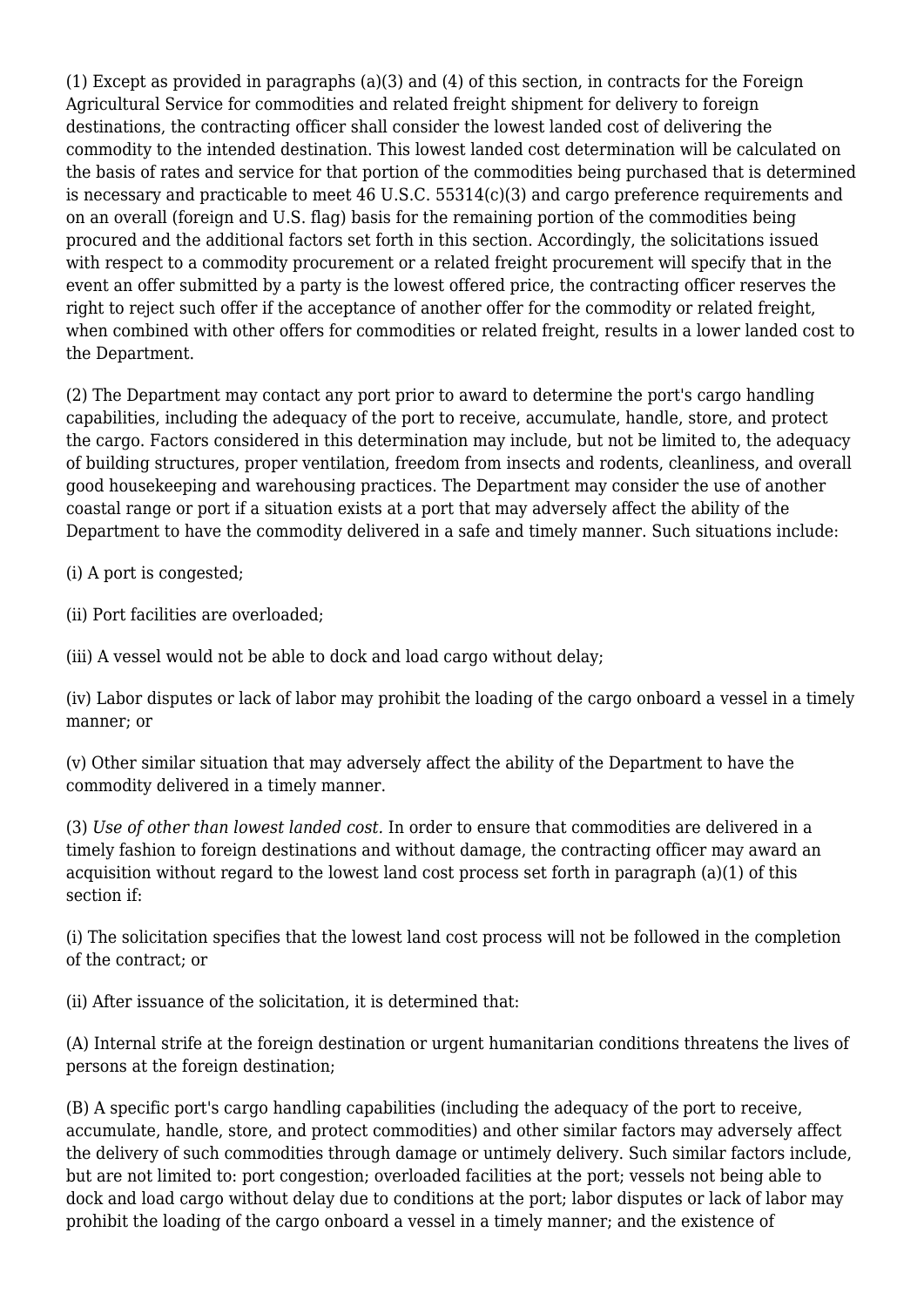inadequate or unsanitary warehouse and other supporting facilities;

(C) The total transit time of a carrier, as it relates to a final delivery date at the foreign destination may impair the timely delivery of the commodity;

(D) Other similar situations arise that materially affect the administration of the program for which the commodity or freight is being procured; or

(E) The contracting officer determines that extenuating circumstances preclude awards on the basis of lowest-landed cost, or that efficiency and cost-savings justify use of types of ocean service that would not involve an analysis of freight. However, in all such cases, commodities would be transported in compliance with cargo preference requirements. Examples of extenuating circumstances are events such as internal strife at the foreign destination or urgent humanitarian conditions threatening the lives of persons at the foreign destination. Other types of services may include, but are not limited to, multi-trip voyage charters, indefinite delivery/indefinite quantity (IDIQ), delivery cost and freight (C & F), delivery cost insurance and freight (CIF), and indexed ocean freight costs.

(4) If a contracting officer determines that action may be appropriate under paragraph (a)(3) of this section, prior to the acceptance of any applicable offer, the contracting officer will provide to the Head of Contracting Activity Designee a written request to obtain commodities and freight in a manner other than on a lowest landed cost basis consistent with Title 48 Code of Federal Regulations. This request shall include a statement of the reasons for not using lowest landed cost basis. The Head of the Contracting Activity Designee, or the designee one level above the contracting officer, may either accept or reject this request and shall document this determination.

(b) *Multiple offers or delivery points.* If more than one offer for the sale of commodities is received or more than one delivery point has been designated in such offers, in order to achieve a combination of a freight rate and commodity award that produces the lowest landed cost for the delivery of the commodity to the foreign destination, the contracting officer shall evaluate offers submitted on a delivery point by delivery point basis; however, consideration shall be given to prioritized ocean transport service in determining lowest landed cost.

(c) *Freight shipping and rates.*

(1) In determining the lowest-landed cost, the Department shall use the freight rates offered in response to solicitations issued by the Department or, if applicable, the grantee organization.

(2) Freight rates offered must be submitted as specified in the solicitation issued by the Department or, if applicable, the grantee organization. Any such solicitation issued by a grantee organization must contain the following elements:

(i) If directed by the Department, include a closing time for the receipt of written freight offers and state that late written freight offers will not be considered;

(ii) Provide that freight offers are required to have a canceling date no later than the last contract lay day specified in the solicitation;

(iii) Provide the same deadline for receipt of written freight offers from both U.S. flag vessel and non-U.S. flag vessels; and

(iv) Be received and opened prior to any related offer for acquisition of commodities to be shipped.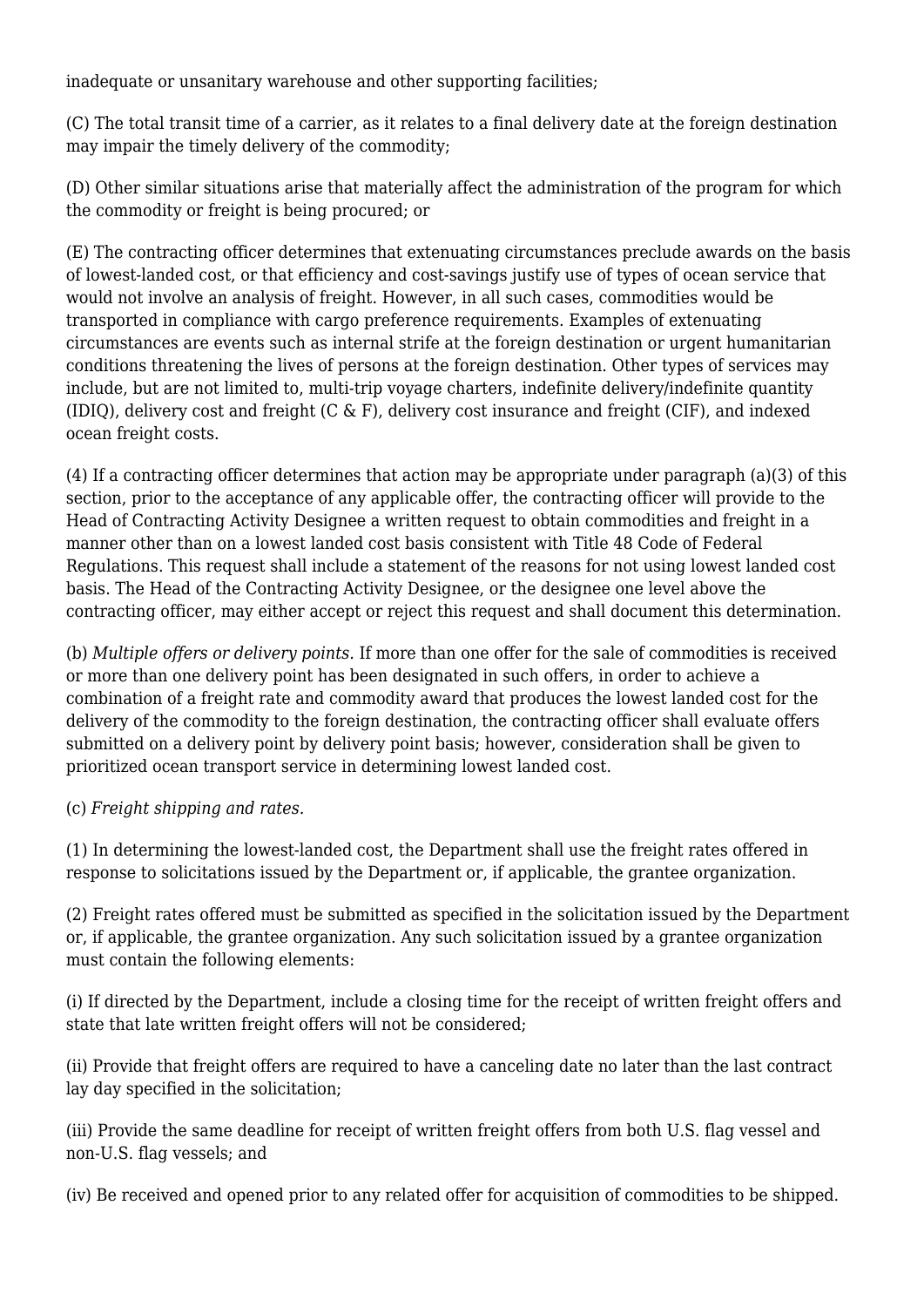(3) The Department may require organizations that will receive commodities from the Department to submit information relating to the capacity of a U.S. port, or, if applicable, a terminal, prior to the acquisition of such commodities or freight.

(d) *Freight rate notification.* If the Department is not the party procuring freight with respect to a shipment of an agricultural commodity for delivery to a foreign destination, the organization that will receive commodities from the Department, or its shipping agent, shall be notified by the Department of the vessel freight rate used in determining the commodity contract award and the organization will be responsible for finalizing the charter or booking contract with the vessel representing the freight rate.

#### **470.202 Acquisition of commodities for United States Agency for International Development (USAID) programs.**

(a) *Lowest landed cost and delivery considerations.*

(1) Except as provided in paragraphs (a)(3) and (e)(2) of this section, with respect to the acquisition of agricultural commodities for delivery to foreign destinations and related freight to transport such commodities under Title II of Public Law 480, contracts will be entered into in a manner that will result in the lowest landed cost of such commodity delivery to the intended destination. This lowest landed cost determination shall be calculated on the basis of rates and service for that portion of the commodities being purchased that is determined is necessary and practicable to meet 46 U.S.C. 55314(c)(3) and cargo preference requirements and on an overall (foreign and U.S. flag) basis for the remaining portion of the commodities being procured and the additional factors set forth in this section. Accordingly, the solicitations issued with respect to a commodity procurement or a freight procurement will specify that in the event an offer submitted by a party is the lowest offered price, the contracting officer reserves the right to reject such offer if the acceptance of another offer for the commodity or freight, when combined with other offers for commodities or freight, results in a lower landed cost to USAID.

(2) The Department may contact any port prior to award to determine the port's cargo handling capabilities, including the adequacy of the port to receive, accumulate, handle, store, and protect the cargo. Factors which will be considered in this determination will include, but not be limited to, the adequacy of building structures, proper ventilation, freedom from insects and rodents, cleanliness, and overall good housekeeping and warehousing practices. The Department may consider the use of another coastal range or port if a situation exists at a port that may adversely affect the ability of the Department to have the commodity delivered in a safe and/or timely manner. Such situations include:

- (i) A port is congested;
- (ii) Port facilities are overloaded;
- (iii) A vessel would not be able to dock and load cargo without delay;

(iv) Labor disputes or lack of labor may prohibit the loading of the cargo onboard a vessel in a timely manner; or

(v) Other similar situation that may adversely affect the ability of the Department to have the commodity delivered in a timely manner.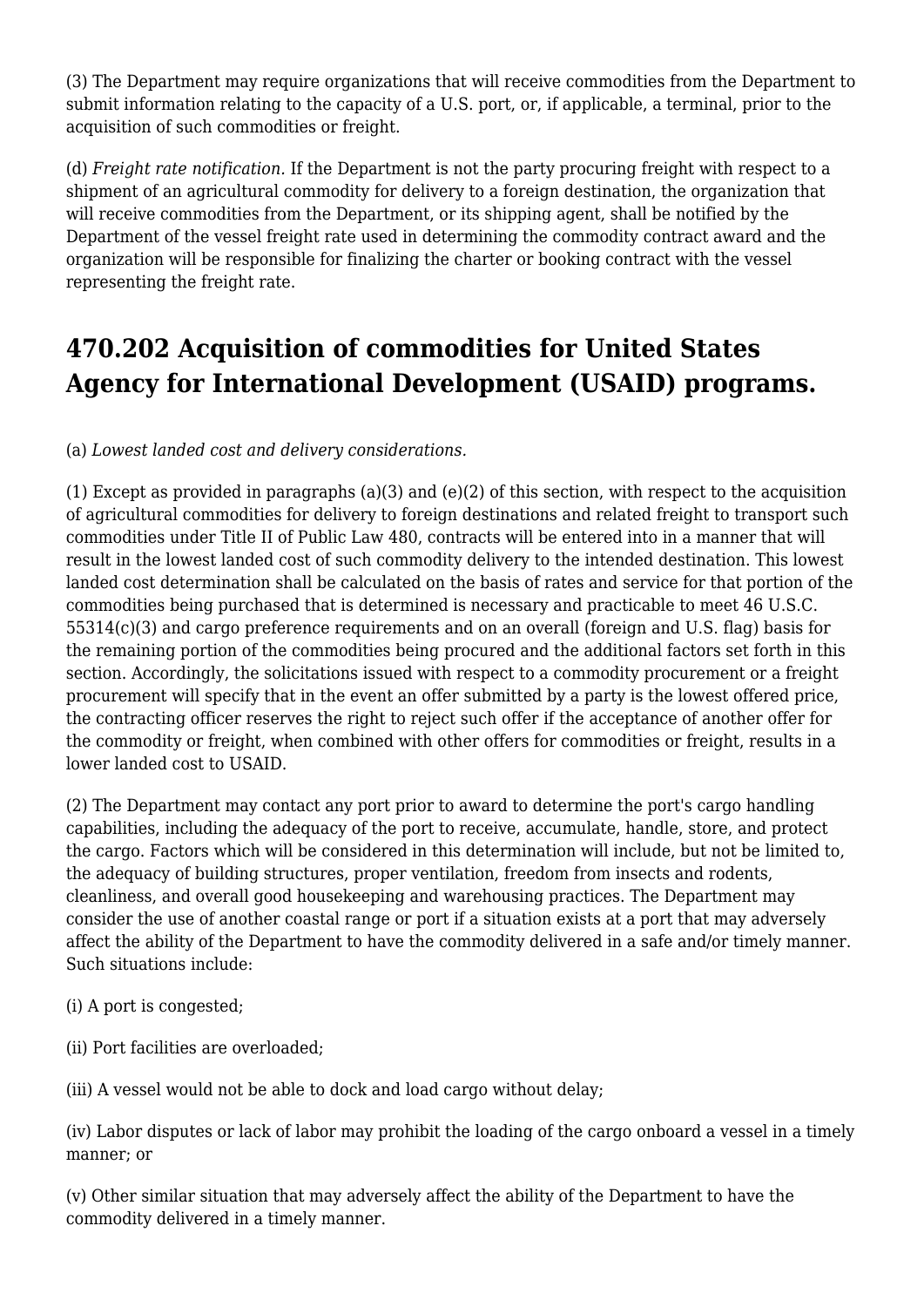(3) *Use of other than lowest landed cost.* In order to ensure that commodities are delivered in a timely fashion to foreign destinations and without damage, the Department may complete an acquisition without regard to the lowest land cost process set forth in paragraph (a)(1) of this section, if:

(i) The solicitation specifies that the lowest land cost process will not be followed in the completion of the contract; or

(ii) After issuance of the solicitation, it is determined that:

(A) Internal strife at the foreign destination or urgent humanitarian conditions threatens the lives of persons at the foreign destination;

(B) A specific port's cargo handling capabilities (including the adequacy of the port to receive, accumulate, handle, store, and protect commodities) and other similar factors will adversely affect the delivery of such commodities without damage or in a timely manner. Such similar factors include, but are not limited to: port congestion; overloaded facilities at the port; vessels would not be able to dock and load cargo without delay; labor disputes or lack of labor may prohibit the loading of the cargo onboard a vessel in a timely manner; and the existence of inadequate or unsanitary warehouse and other supporting facilities;

(C) The total transit time of a carrier, as it relates to a final delivery date at the foreign destination may impair the ability of the Department to achieve timely delivery of the commodity; or

(D) Other similar situations arise that materially affect the administration of the program for which the commodity or freight is being procured.

(4) If the contracting officer determines that action may be appropriate under paragraph (a)(3) of this section, prior to the acceptance of any applicable offer, the contracting officer shall provide to the head of contracting activity designee and to USAID, a written request to obtain commodities and freight in a manner other than on a lowest landed cost basis. This request shall include a statement of the reasons for not using lowest landed cost basis. The head of contracting authority designee, or one level above the contracting officer, with the concurrence of USAID, shall, on an expedited basis, either accept or reject this request and shall document this determination in writing and provide a copy to USAID.

#### (b) *Freight shipping and rates.*

(1) In determining lowest-landed cost as specified in paragraph (a) of this section, the Department shall use vessel rates offered in response to solicitations issued by USAID or grantee organizations receiving commodities under 7 U.S.C. 1731 *et seq.*

(2) USAID may require, or direct a grantee organization to require, an ocean carrier to submit offers electronically through a Web-based system maintained by the Department. If electronic submissions are required, the Department may, at its discretion, accept corrections to such submissions that are submitted in a written form other than by use of such Web-based system.

(c) *Delivery date.* The contracting officer shall consider total transit time, as it relates to a final delivery date, in order to satisfy Public Law 480 Title II program requirements.

#### (d) *Delivery points.*

(1) Commodities offered for delivery free alongside ship Great Lakes port range or intermodal